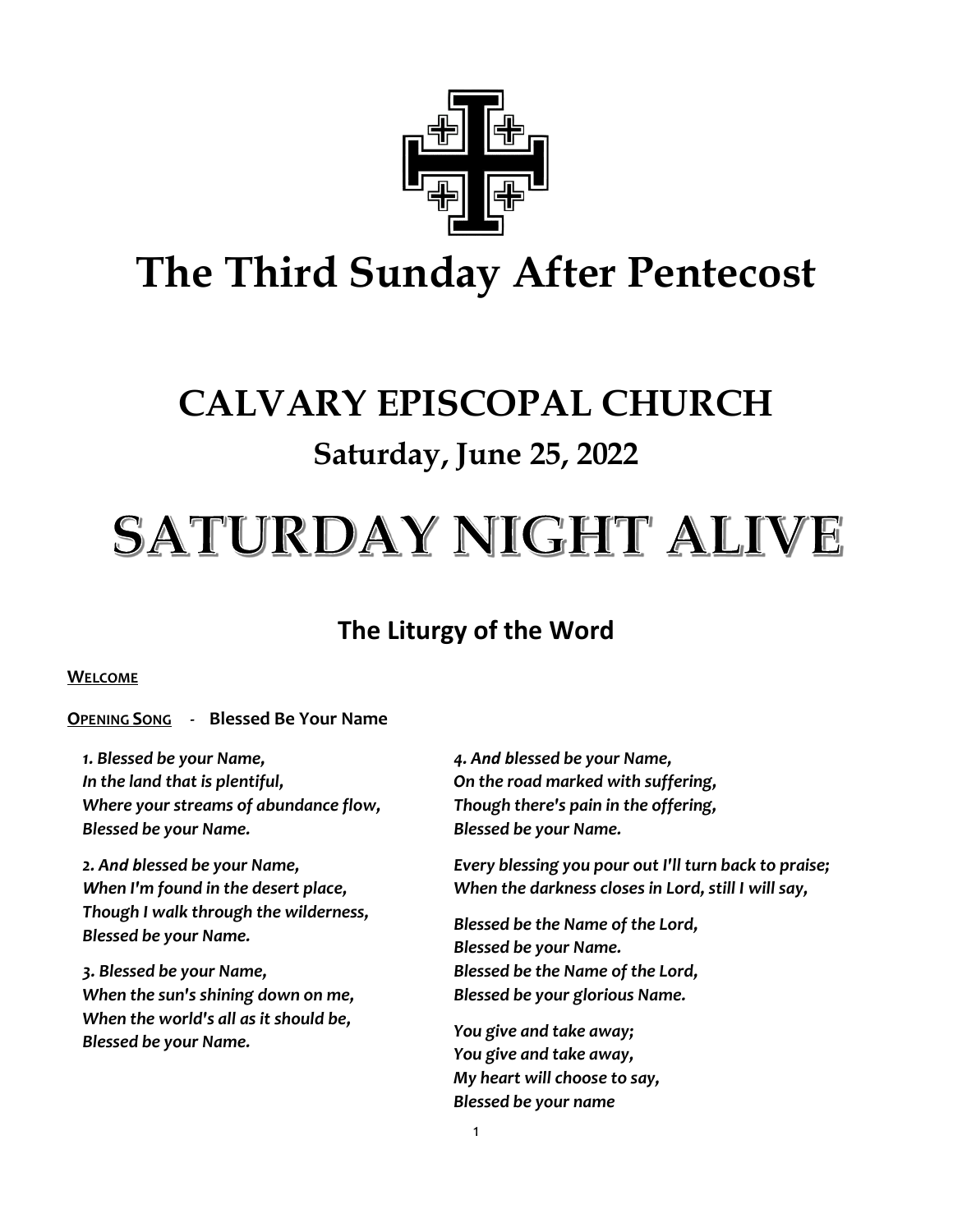#### Blessed be God: Father, Son and Holy Spirit.  **A***nd blessed be his kingdom, now and forever. Amen.*

Almighty God, to you all hearts are open, all desires known, and from you no secrets are hid: Cleanse the thoughts of our hearts by the inspiration of your Holy Spirit, that we may perfectly love you, and worthily magnify your holy Name; through Christ our Lord.*Amen.*

#### **GLORIA**

*Glory to God in the highest, and peace to His people on earth. Lord God, Heavenly King, Almighty God and Father, We worship you, we give you thanks, we praise you for your glory. Lord Jesus Christ, only son of the Father, Lord God, Lamb of God, you take away the sins of the world, have mercy on us; You are seated at the right hand of the Father, receive our prayer. For you alone are the Holy One, you alone are the Lord. You alone are the most high, Jesus Christ, with the Holy Spirit. In the glory of God the Father, Amen.* 

#### **THE COLLECT OF THE DAY**

- *Celebrant* The Lord be with you.
- *People And also with you.*

*Celebrant* Together let us pray.

*People Almighty God, you have built your Church upon the foundation of the apostles and prophets, Jesus Christ himself being the chief cornerstone: Grant us so to be joined together in unity of spirit by their teaching, that we may be made a holy temple acceptable to you; through Jesus Christ our Lord, who lives and reigns with you and the Holy Spirit, one God, for ever and ever. Amen.*

**THE LESSONS** *(See Insert - Response is Thanks be to God)*

| A READING FROM THE SECOND BOOK OF KINGS       | 2 Kings 2:1-2, 6-14  |
|-----------------------------------------------|----------------------|
| THE PSALM                                     | Psalm 77:1-2, 11-20  |
| A READING FROM PAUL'S LETTER TO THE GALATIANS | Galatians 5:1, 13-25 |

#### **SEQUENCE SONG - One Pure & Holy Passion**

*Give me one pure and holy passion Give me one magnificent obsession Give me one glorious ambition for my life To know and follow hard after you.*

*To know and follow hard after you To grow as your disciple in the truth This world is empty, pale, and poor Compared to knowing you, my Lord Lead me on and I will run after you Lead me on and I will run after you.*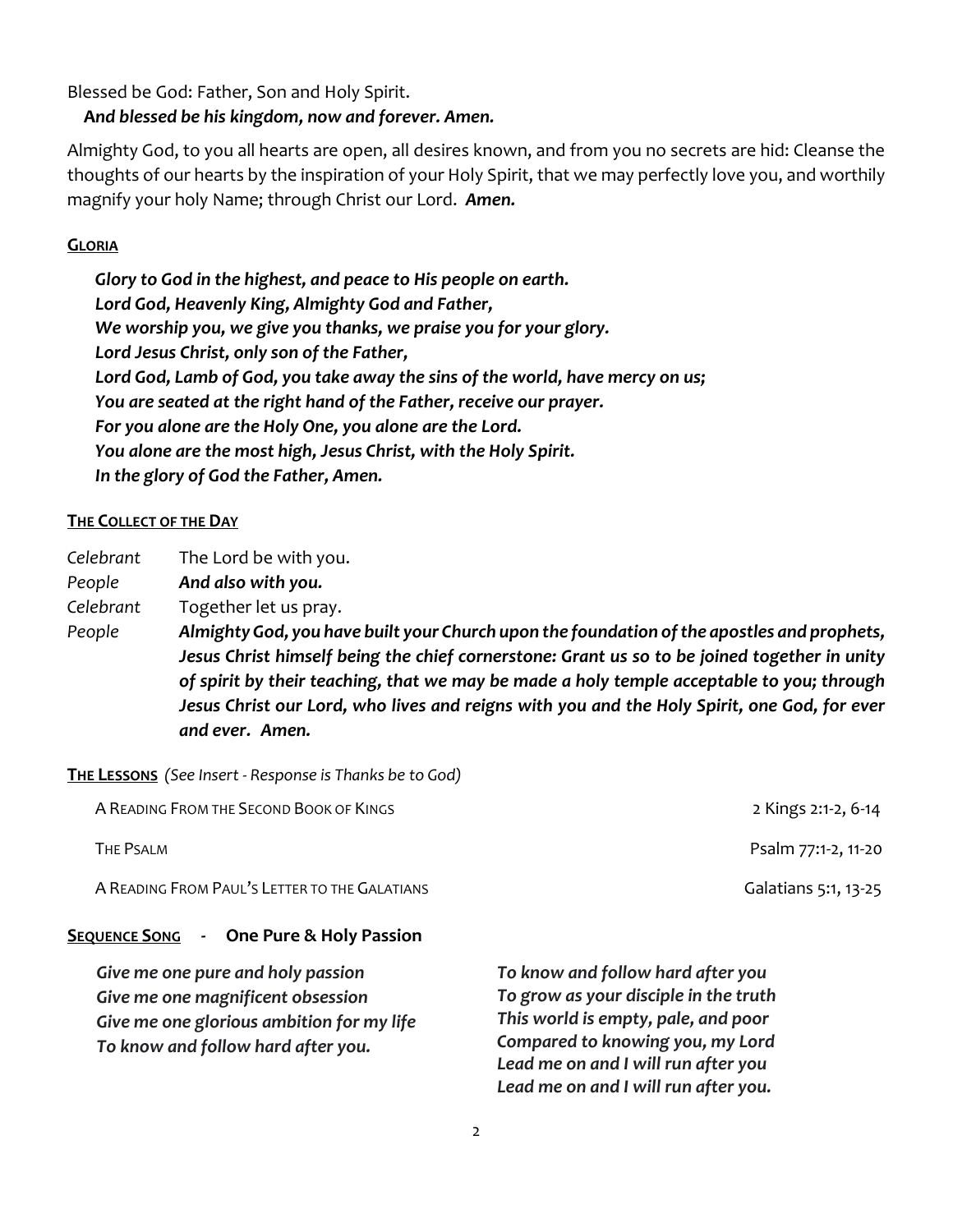THE GOSPEL **Example 2:51-62** The Holy Gospel of our Lord Jesus Christ according to St. Luke  *Glory to you, Lord Christ.*

 *. . .* The Gospel of the Lord. *Praise to you, Lord Christ.*

**SERMON - Deacon Nancy**

**RESPONSE TO THE WORD - Your Grace is Enough**

| Great is Your faithfulness O God of Jacob                                         | Great is Your love and justice, God of Jacob                                                           |
|-----------------------------------------------------------------------------------|--------------------------------------------------------------------------------------------------------|
| You wrestle with the sinner's restless heart                                      | You use the weak to lead the strong                                                                    |
| You lead us by still waters into mercy                                            | You lead us in the song of your salvation                                                              |
| Where nothing can keep us apart                                                   | And all Your people sing along                                                                         |
| So remember Your people<br>Remember Your children<br>Remember Your promise, O God | Your grace is enough<br>Heaven reaches out to us<br>Your grace is enough for me - Your grace is enough |
| Your grace is enough - Your grace is enough<br>Your grace is enough for me        | I'm covered in your love - Your grace is enough for me<br>For me                                       |

#### **PRAYERS OF THE PEOPLE**

Father, we pray for your holy Catholic Church; *That we all may be one.*

Grant that every member of the Church may truly and humbly serve you; *That your name may be glorified by all peoples.*

We pray for all bishops, priests, and deacons, especially Michael our Presiding Bishop; Andy, Jeff, Kai, and Hector our Bishops; Ralph our Priest, and Nancy our Deacon.

*That they may be faithful ministers of your Word and Sacraments.*

We pray for all who govern and hold authority in the nations of the world; *That there may be justice and peace on the earth.*

Give us grace to do your will in all that we undertake;

*That our works may find favor in your sight.*

Have compassion on those who suffer from any grief or trouble; especially…

#### *That they may be delivered from their distress.*

Give to the departed eternal rest; especially…

#### *Let light perpetual shine upon them.*

We praise you for your saints who have entered into joy;

*May we also come to share in your heavenly kingdom.*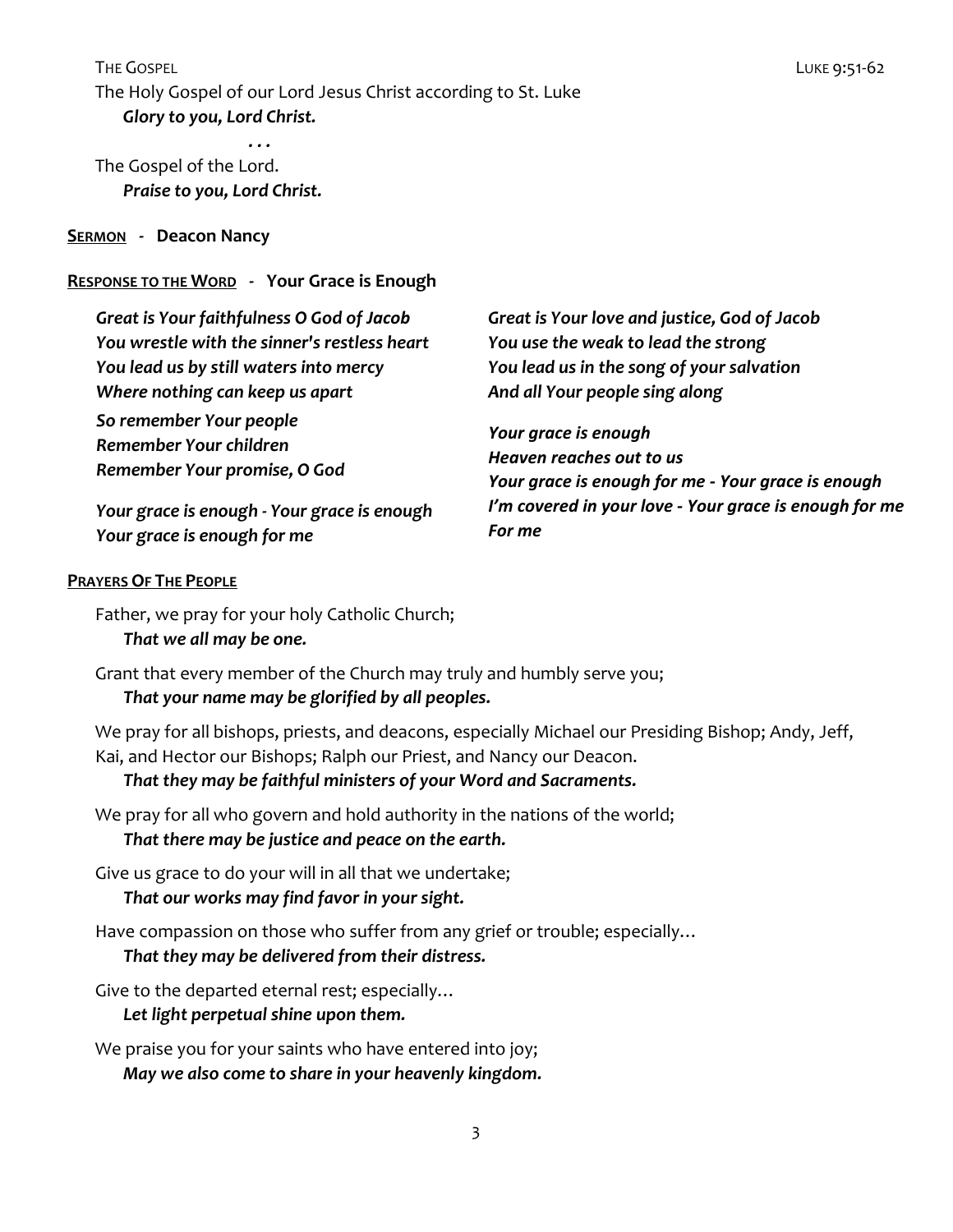Let us pray together for our parish:

**Almighty and everliving God, ruler of all things in heaven and earth, hear our prayers for this parish family. Strengthen the faithful, arouse the careless, and restore the penitent. Grant us all things necessary for our common life, and bring us all to be of one heart and mind within your holy Church; through Jesus Christ our Lord.** *Amen.*

Let us pray for our own needs and those of others.

*(Silence)* 

*Celebrant adds a concluding Collect*

#### **CONFESSION OF SIN**

Let us confess our sins against God and our neighbor.

*Most merciful God, we confess that we have sinned against you in thought, word, and deed, by what we have done, and by what we have left undone. We have not loved you with our whole heart; we have not loved our neighbors as ourselves. We are truly sorry and we humbly repent. For the sake of your Son Jesus Christ, have mercy on us and forgive us; that we may delight in your will, and walk in your ways, to the glory of your Name. Amen.*

#### **ABSOLUTION**

Almighty God have mercy on you, forgive you all our sins through our Lord Jesus Christ, strengthen you in all goodness, and by the power of the Holy Spirit keep you in eternal life. *Amen.*

#### **THE PEACE**

The peace of the Lord be always with you. *And also with you.*

#### **ANNOUNCEMENTS**

#### **THE OFFERTORY - No Not One**

| 1. There's not a friend like the lowly Jesus   | Ch <sub>(1</sub> , There's not a friend like the lowly Jesus | <b>Chorus:</b> |
|------------------------------------------------|--------------------------------------------------------------|----------------|
| No not one, no not one                         | JesNo not one, no not one                                    | Jesus k        |
| No one else could heal all our souls' diseases | He No one else could heal all our souls' diseases            | He will        |
| No not one, no not one                         | The No not one, no not one                                   | There's        |
|                                                | No                                                           | No not         |
| 2. No friend like Him is so high and holy      | 2. No friend like Him is so high and holy                    |                |
| No not one, no not one                         | 3. tNo not one, no not one                                   | 3. there       |
| And yet no friend is so meek and lowly         | No And yet no friend is so meek and lowly                    | No not         |
| No not one, no not one                         | No No not one, no not one                                    | No nigh        |
|                                                | No not one, no not one                                       | No not         |
|                                                |                                                              |                |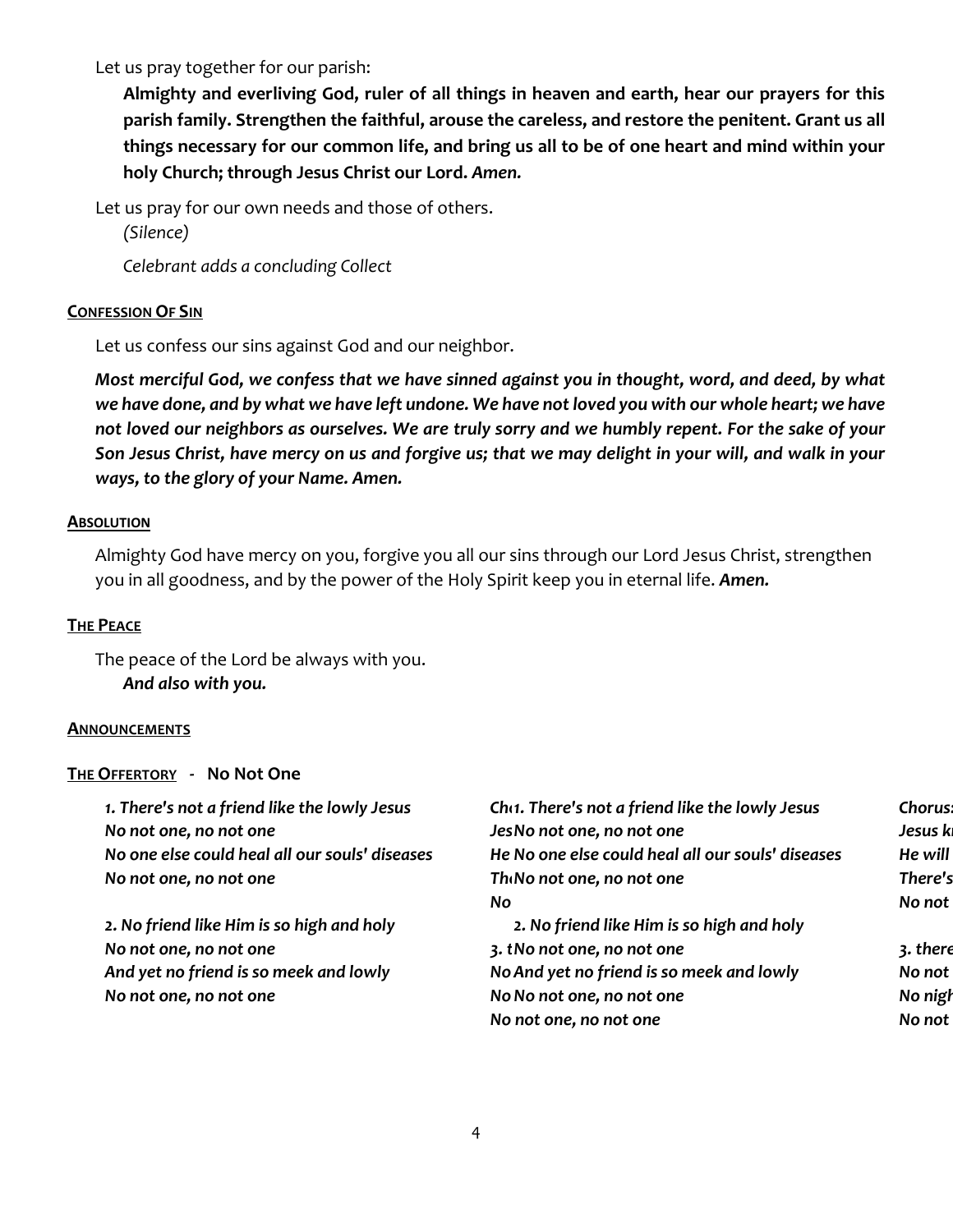# **LITURGY OF THE EUCHARIST**

#### **THE DOXOLOGY**

*Praise God, from whom all blessings flow; Praise him, all creatures here below; Praise him above ye heavenly host: Praise Father, Son, and Holy Ghost. Amen.* 

#### **THE GREAT THANKSGIVING**

The Lord be with you. *And also with you.* Lift up your hearts. *We lift them to the Lord.* Let us give thanks to the Lord our God. *It is right to give him thanks and praise.* 

It is right, and a good and joyful thing, always and everywhere to give thanks to you, Father Almighty, Creator of heaven and earth.

Therefore we praise you, joining our voices with Angels and Archangels and with all the company of heaven, who for ever sing this hymn to proclaim the glory of your Name:

*Holy, holy, holy Lord, God of power and might; Heaven and earth are full of your glory. Hosanna in the highest. Blessed is he who comes in the name of the Lord. Hosanna in the highest.* 

Holy and gracious Father: In your infinite love you made us for yourself; and, when we had fallen into sin and become subject to evil and death, you, in your mercy, sent Jesus Christ, your only and eternal Son, to share our human nature, to live and die as one of us, to reconcile us to you, the God and Father of all.

He stretched out his arms upon the cross, and offered himself, in obedience to your will, a perfect sacrifice for the whole world.

On the night he was handed over to suffering and death, our Lord Jesus Christ took bread; and when he had given thanks to you, he broke it, and gave it to his disciples, and said, "Take, eat: this is my Body, which is given for you. Do this for the remembrance of me."

After supper he took the cup of wine; and when he had given thanks, he gave it to them, and said, "Drink this, all of you: This is my Blood of the new Covenant, which is shed for you and for many for the forgiveness of sins. Whenever you drink it, do this for the remembrance of me."

Therefore we proclaim the mystery of faith:

*Christ has died. Christ is risen. Christ will come again.*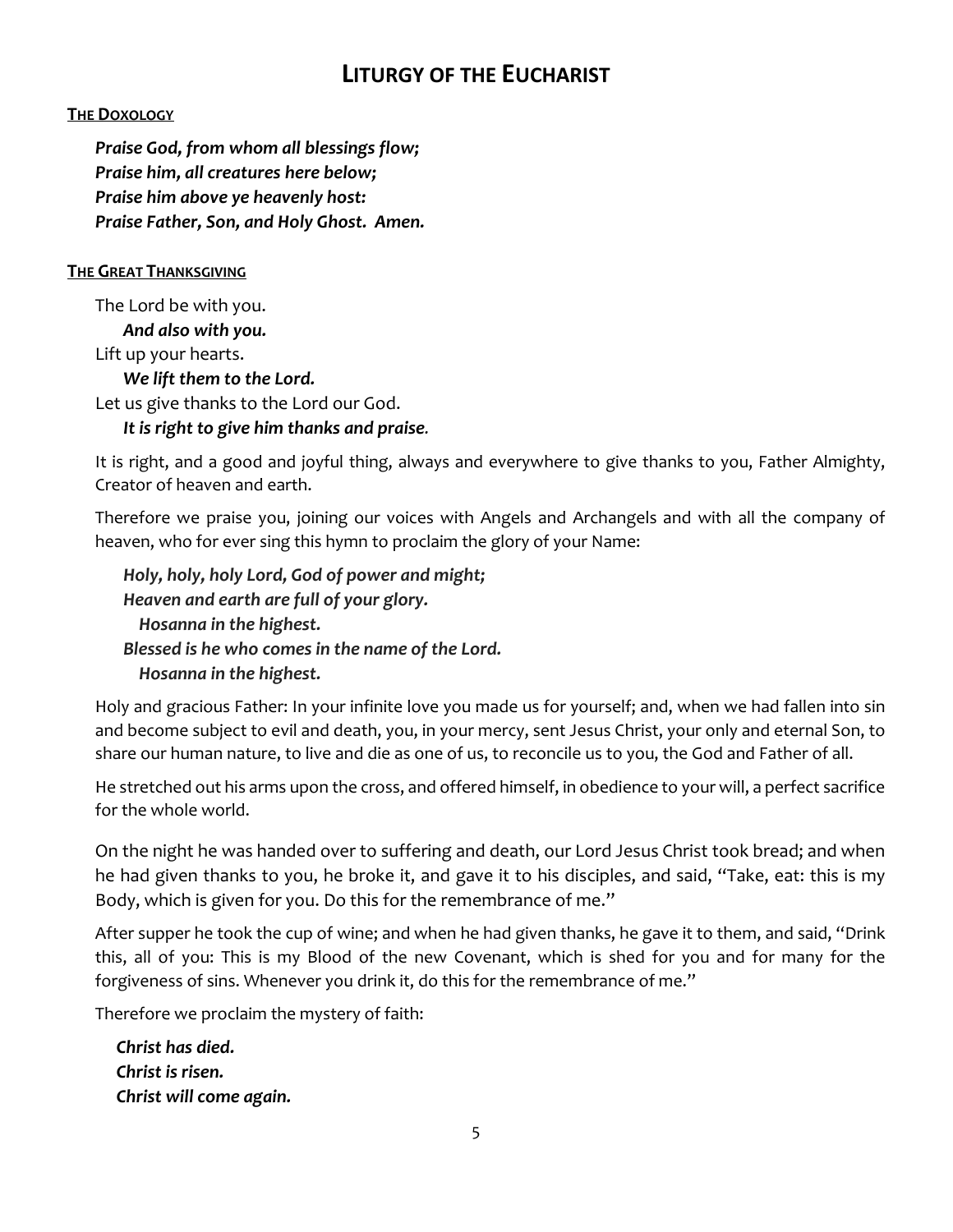We celebrate the memorial of our redemption, O Father, in this sacrifice of praise and thanksgiving. Recalling his death, resurrection, and ascension, we offer you these gifts.

Sanctify them by your Holy Spirit to be for your people the Body and Blood of your Son, the holy food and drink of new and unending life in him. Sanctify us also that we may faithfully receive this holy Sacrament, and serve you in unity, constancy, and peace; and at the last day bring us with all your saints into the joy of your eternal kingdom.

All this we ask through your Son Jesus Christ. By him, and with him, and in him, in the unity of the Holy Spirit all honor and glory is yours, Almighty Father, now and forever. Amen.

And now, as our Savior Christ has taught us, we are bold to pray,

*Our Father, who art in heaven, hallowed be thy Name, thy kingdom come, thy will be done, on earth as it is in heaven. Give us this day our daily bread. And forgive us our trespasses, as we forgive those who trespass against us. And lead us not into temptation, but deliver us from evil. For thine is the kingdom, and the power, and the glory, for ever and ever. Amen.*

#### **THE BREAKING OF THE BREAD**

Alleluia. Christ our Passover is sacrificed for us; *Therefore let us keep the feast. Alleluia.*

These are the Gifts of God for the People of God. Take them in remembrance that Christ died for you, and feed on him in your hearts by faith, with thanksgiving.

#### **COMMUNION SONG - All Who Are Thirsty**

| All who are thirsty, all who are weak, | Come Lord Jesus, come | Holy Spirit, come |
|----------------------------------------|-----------------------|-------------------|
| Come to the fountain,                  | Come Lord Jesus, come | Holy Spirit, come |
| Dip your heart in the stream of life.  | Come Lord Jesus, come | Holy Spirit, come |
| Let the pain and the sorrow            | Come Lord Jesus, come | Holy Spirit, come |
| Be washed away, waves of his mercy     |                       |                   |
| As deep cries out to deep.             |                       |                   |

#### **PRAYER AFTER COMMUNION**

#### Let us pray.

*Eternal God, heavenly Father, you have graciously accepted us as living members of your Son our Savior Jesus Christ, and you have fed us with spiritual food in the Sacrament of his Body and Blood. Send us now into the world in peace, and grant us strength and courage to love and serve you with gladness and singleness of heart; through Christ our Lord. Amen.*

#### **THE BLESSING**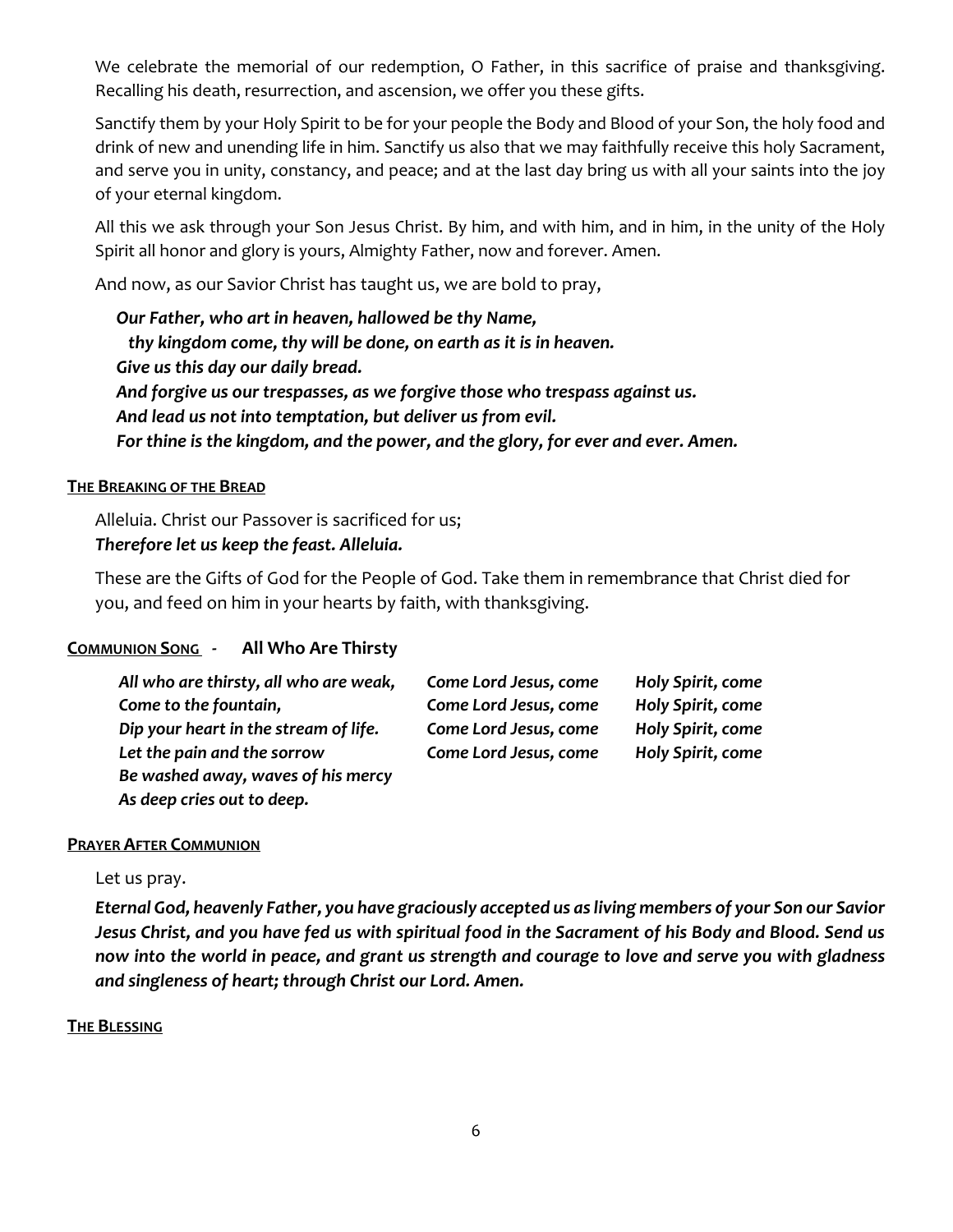#### **CLOSING SONG - My Lighthouse**

*1. In my wrestling and in my doubts, In my failures You won't walk out. Your great love will lead me through. You are the peace in my troubled sea (whoa oh) You are the peace in my troubled sea.*

*2. In the silence You won't let go, In the questions Your truth will hold. Your great love will lead me through. You are the peace in my troubled sea (whoa oh) You are the peace in my troubled sea.*

*(Chorus)*

*My Lighthouse, my Lighthouse Shining in the darkness I will follow You. My Lighthouse, my Lighthouse I will trust the promise You will carry me Safe to shore – safe to shore Safe to shore – safe to shore.*

#### **THE DISMISSAL**

Go in peace to love and serve the Lord. *(these words may differ from time to time) Thanks be to God.* 



## **NEXT WEEK CALVARY WILL WELCOME OUR CURATE AND HIS FAMILY**

**The Rev. Jeremy, Lauren, and Jonah Bradley**